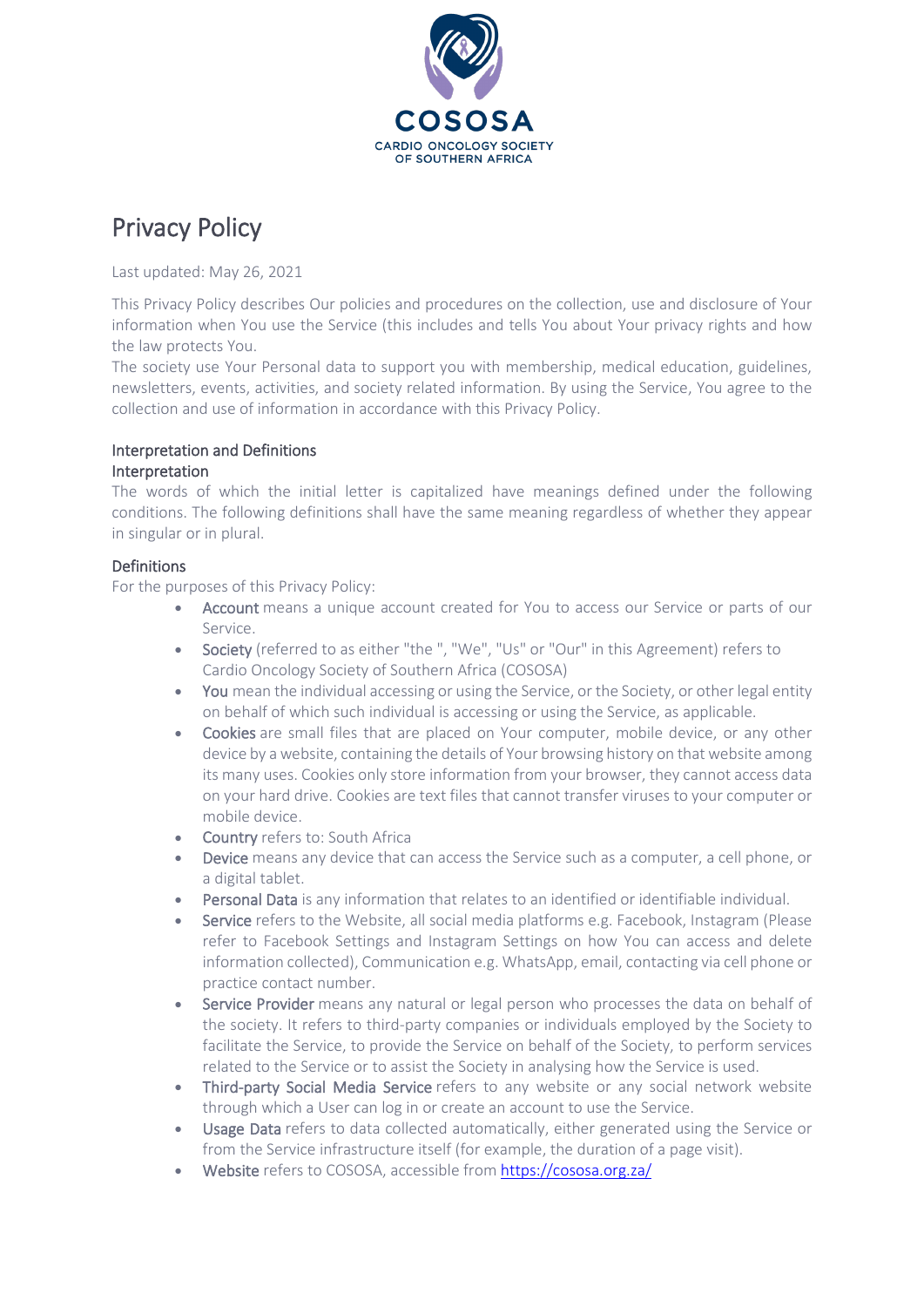

# Collecting and Using Your Personal Data

Cardio Oncology Society of Southern Africa (COSOSA) has created this privacy statement to demonstrate the society 's strong commitment to privacy. The following discloses the information gathering and dissemination practices for the COSOSA website <https://cososa.org.za/> ("website") and other Services (refer to definitions).

For COSOSA to provide our services, attend educational initiatives, conferences, be a member or want to become a member of COSOSA we collect your personal information. COSOSA requires information such as your: Title, Name, Surname, Email, Contact Number, Speciality, HPCSA number. We collect this information to process your application so you can become a COSOSA member and to have a member record with us. This is how we provide all the services as set out in the terms and conditions for COSOSA membership.

We will only collect and process personal data about you where we have lawful bases. Lawful bases include consent (where you have given consent), contract (where processing is necessary for the performance of a contract with you (e.g., to become part of the COSOSA membership as you have requested, receive Society related communication) and other Services.

Certain information required for membership is compulsory. If you do not agree to share compulsory information with us, then you will not be able to become a COSOSA member.

## Why we need your personal information

#### We use your personal information to provide our services to you.

This includes:

- processing your membership application
- processing your membership payment,
- activate your access as member on the member login area.
- sending invoices, any society communication, invitations to educational events, educational material or any other purpose relating to providing services,
- issue a member's certificate or a CPD Certificate for COSOSA endorsed or invitation to organised CPD accredited meetings
- provide HPCSA or CPD Accredited Service Providers with Attendance Registers for COSOSA endorsed/organised CPD accredited meetings attended.
- when we have a legal duty to use or disclose your information.

If you would like to opt out of receiving future mailings from COSOSA you can Click on the [UNSUBSCRIBE](https://form.jotform.com/210412183170542) link.

Personal information about you which is collected by the COSOSA appointed third party service provider (whether on-line or off-line) is kept confidential and will not be sold or disclosed to any third party without your consent.

If you have any queries or concerns about the use to which information about you is being used by COSOSA, or if any details provided by you are wrong, changed or need updating, please contact us [info@cososa.org](mailto:info@cososa.org) but you will be required to provide a copy of your identity document.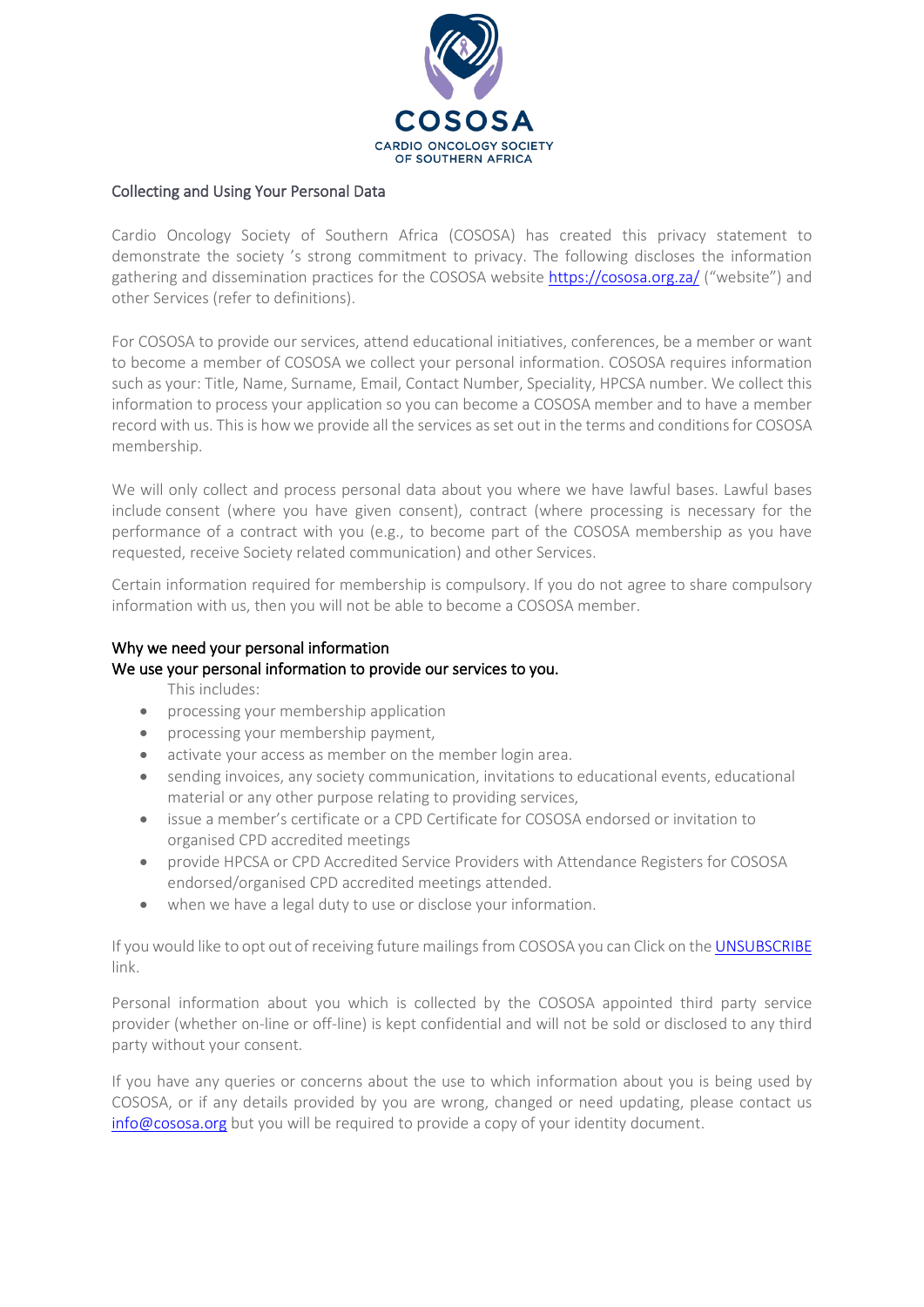

# Other Information

Our policy is to retain personal data only for so long as necessary. If you have any queries or concerns about information stored by COSOSA, please contact us: [info@cososa.org](mailto:info@cososa.org)

You have a right to be supplied with a copy of the data which we hold about you, but you will be required to provide a copy of your identity document.

Our Service may log each user's IP address and domain name to provide aggregate site usage statistics, such as the number of unique users, and to help diagnose problems with servers and assist in the administration of the Service.

# Cookies and Similar technologies

We use Cookies and similar tracking technologies to track the activity on Our Service and store certain information. Tracking technologies used are beacons, tags, and scripts to collect and track information and to improve and analyse Our Service. The technologies We use may include:

- Cookies or Browser Cookies. A cookie is a small file placed on Your Device. You can instruct Your browser to refuse all Cookies or to indicate when a Cookie is being sent. However, if You do not accept Cookies, You may not be able to use some parts of our Service. Unless you have adjusted Your browser setting so that it will refuse Cookies, our Service may use Cookies.
- Flash Cookies. Certain features of our Service may use local stored objects (or Flash Cookies) to collect and store information about Your preferences or Your activity on our Service. Flash Cookies are not managed by the same browser settings as those used for Browser Cookies.
- For more information on how You can delete Flash Cookies, please read "Where can I change the settings for disabling, or deleting local shared objects?" available at [https://helpx.adobe.com/flash-player/kb/disable-local-shared-objects](https://helpx.adobe.com/flash-player/kb/disable-local-shared-objects-flash.html#main_Where_can_I_change_the_settings_for_disabling__or_deleting_local_shared_objects_)[flash.html#main\\_Where\\_can\\_I\\_change\\_the\\_settings\\_for\\_disabling\\_\\_or\\_deleting\\_local\\_](https://helpx.adobe.com/flash-player/kb/disable-local-shared-objects-flash.html#main_Where_can_I_change_the_settings_for_disabling__or_deleting_local_shared_objects_) shared objects
- Web Beacons. Certain sections of our Service and our emails may contain small electronic files known as web beacons (also referred to as clear gifs, pixel tags, and single-pixel gifs) that permit the Society, for example, to count users who have visited those pages or opened an email and for other related website statistics (for example, recording the popularity of a certain section and verifying system and server integrity).

Cookies can be "Persistent" or "Session" Cookies. Persistent Cookies remain on Your personal computer or mobile device when You go offline, while Session Cookies are deleted as soon as You close Your web browser. There are different types of cookies saving different information and for different periods of time. Period cookies are deleted at the end of web sessions, while persistent cookies have a pre-determined expiry date and will appear until the expiry date is reached. We use both Session and Persistent Cookies for the purposes set out below:

• Necessary / Essential Cookies

Type: Session Cookies

Administered by: Us

Purpose: These Cookies are essential to provide You with services available through the Website and to enable You to use some of its features. They help to authenticate users and prevent fraudulent use of user accounts. Without these Cookies, the services that You have asked for cannot be provided, and We only use these Cookies to provide You with those services.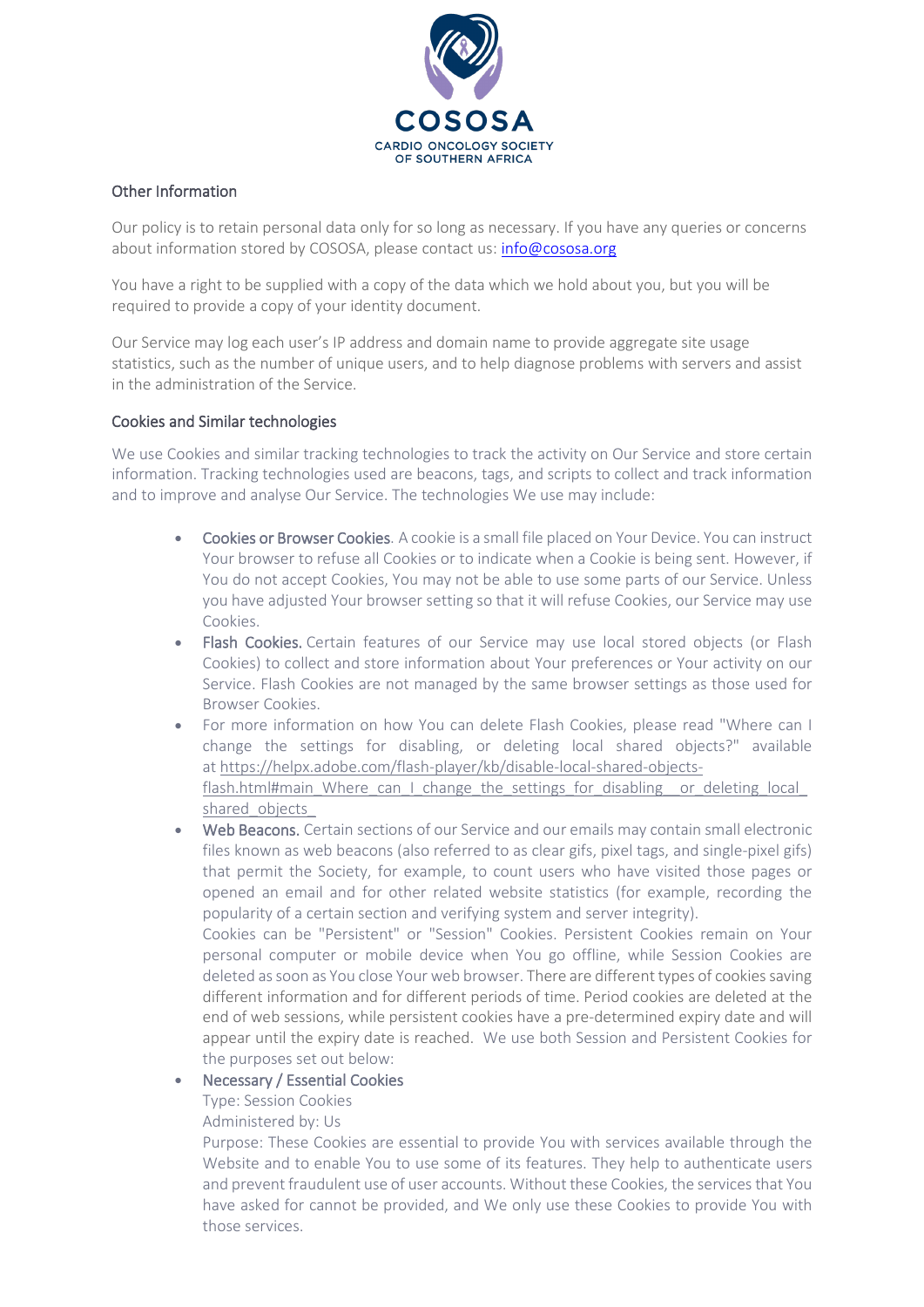

- Cookies Policy / Notice Acceptance Cookies
	- Type: Persistent Cookies Administered by: Us
	- Purpose: These Cookies identify if users have accepted the use of cookies on the Website.
- Functionality Cookies Type: Persistent Cookies Administered by: Us Purpose: These Cookies allow us to remember choices You make when You use the Website, such as remembering your login details or language preference. The purpose of these Cookies is to provide You with a more personal experience and to avoid You having to re-enter your preferences every time You use the Website.

Many websites use cookies and you can find out more about them at [www.allaboutcookies.org](https://www.allaboutcookies.org/)

Note: Cookies are alphanumeric identifiers that we transfer to your computer's hard drive through your web browser to enable our systems to recognise your browser and to provide features.

## Your Consent

By using our Services, you consent to the collection and use of this information by us. If we decide to change our privacy policy, we will post those changes on our website, so that you are always aware of what information we have and collect, how we may utilise it and under what circumstances we may decide to disclose it to third parties.

# Retention of Your Personal Data

COSOSA will retain Your Personal Data only for as long as is necessary for the purposes set out in this Privacy Policy. We will retain and use Your Personal Data to the extent necessary to comply with our legal obligations (for example, if we are required to retain your data to comply with applicable laws), resolve disputes, and enforce our legal agreements and policies.

COSOSA will also retain Usage Data for internal analysis purposes. Usage Data is generally retained for a shorter period, except when this data is used to strengthen the security or to improve the functionality of Our Service, or We are legally obligated to retain this data for longer time periods.

#### Disclosure and transfer of Your Personal Data

COSOSA will take all steps reasonably necessary to ensure that Your data is treated securely and in accordance with this Privacy Policy and no disclosure of Your Personal Data will take place to an organization or a country unless there are adequate controls in place including the security of Your data and other personal information.

#### Business Transactions

If COSOSA isinvolved in a merger or acquisition, Your Personal Data may be transferred. We will provide notice before Your Personal Data is transferred and becomes subject to a different Privacy Policy.

#### Law enforcement

Under certain circumstances, COSOSA may be required to disclose Your Personal Data if required to do so by law or in response to valid requests by public authorities (e.g. a court or a government agency).